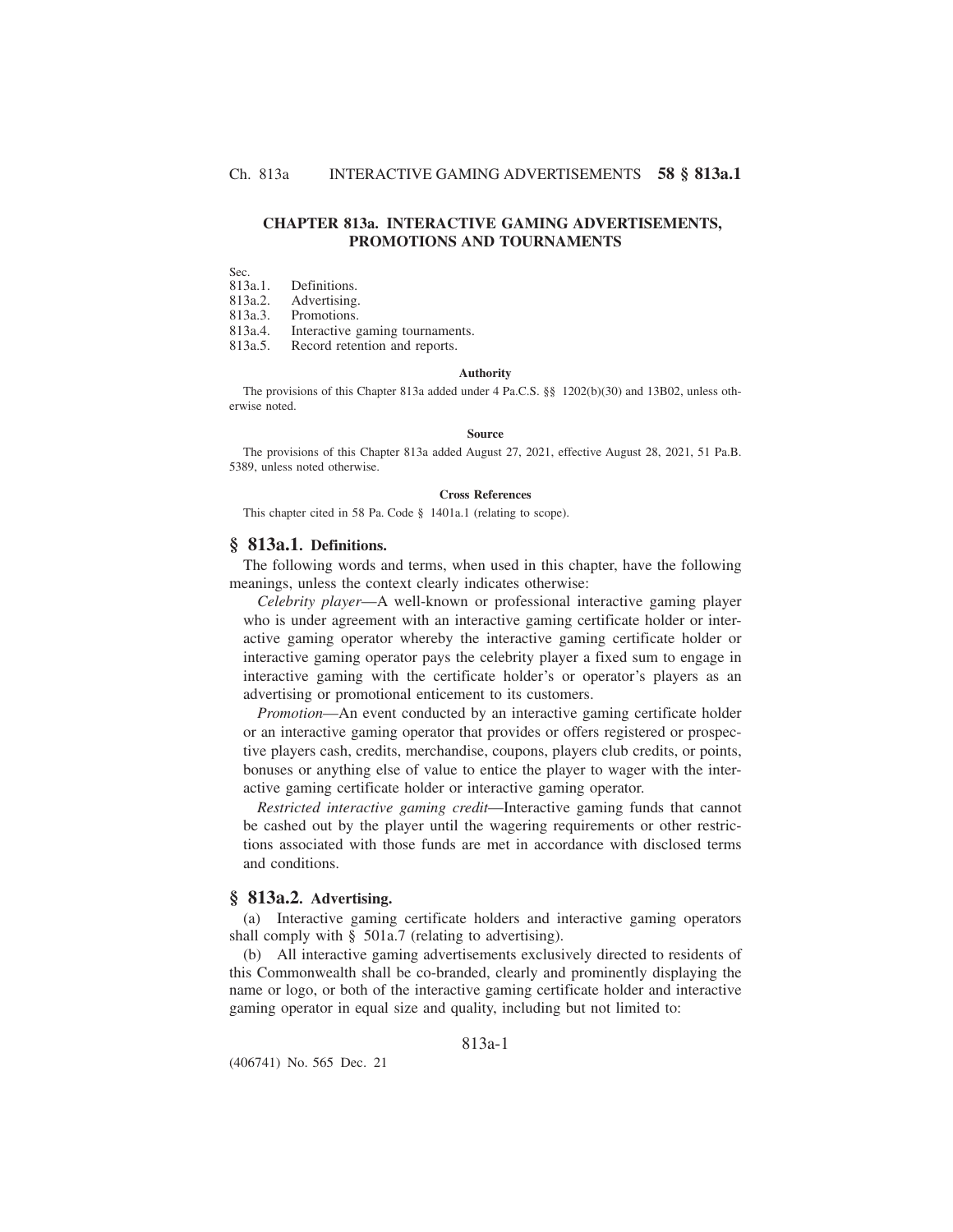(i) Television or radio advertisements relating to the availability of interactive gaming or sports wagering in this Commonwealth.

(ii) Direct mail pieces, e-mails, or text messages sent to residents of this Commonwealth.

(iii) Billboards located in this Commonwealth.

(iv) Newspaper, magazine and other print publications that are based in this Commonwealth, including online editions of these publications.

(c) Advertising utilized by interactive gaming certificate holders and interactive gaming operators may not:

(1) Consist of indecent or offensive graphics or audio, or both.

(2) Obscure the game play area or obstruct a game in progress.

(3) Contain content that contradicts the game rules or terms and conditions.

(4) Specifically target players which have been excluded from play.

(d) Interactive gaming certificate holders and interactive gaming operators may utilize celebrity or other players to participate in peer-to-peer games for advertising or publicity purposes provided:

(1) The interactive gaming certificate holder or an interactive gaming operator clearly identifies the celebrity player to the players.

(2) The interactive gaming certificate holder or an interactive gaming operator does not realize a profit beyond the rake for hosting the celebrity player.

(3) The interactive gaming certificate holder or an interactive gaming operator shall include winnings by the celebrity player in its gross gaming revenue if the certificate holder or licensee does not permit the celebrity player to retain these funds.

(e) An interactive gaming certificate holder or an interactive gaming operator that contracts with a celebrity player to advertise or promote its services may fund the celebrity player's interactive gaming account in full or in part. The certificate holder or licensee may also pay the celebrity player a one-time or flat fee for his services.

(f) A celebrity player engaged in interactive gaming in this Commonwealth under an agreement with an interactive gaming certificate holder or an interactive gaming operator for advertising or promotional purposes may or may not utilize his own funds to wager.

### **§ 813a.3. Promotions.**

(a) An interactive gaming certificate holder or interactive gaming operator shall notify and provide to the Board, at least 5 days prior to implementing a promotion, terms and conditions of each promotion. The terms and conditions must include, at a minimum, all of the following:

- (1) A description of what is being offered as part of the promotion.
- (2) The dates and times that the promotion is being conducted.
- (3) The persons who are eligible to participate in the promotion.

# 813a-2

(406742) No. 565 Dec. 21

*2021 Commonwealth of Pennsylvania*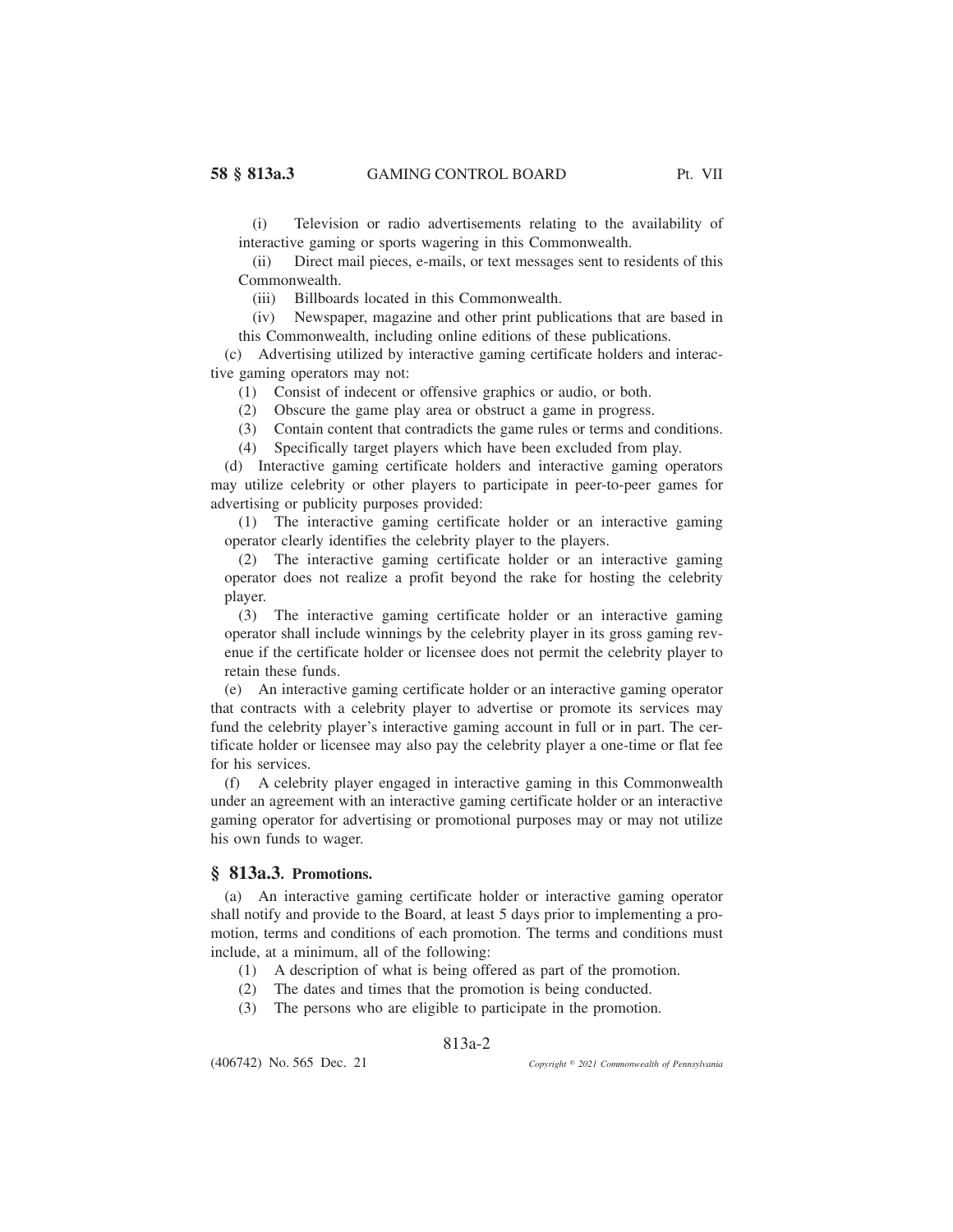(4) The required action to receive whatever is being offered as part of the promotion.

(5) The procedure to claim or redeem the promotional offer, if applicable.

- (6) Registration procedures.
- (7) Limitations on participation.
- (8) Wagering requirements and limitations by type of game.
- (9) The order in which funds are used for wagering.
- (10) Eligible games.
- (11) Any restrictions on the withdrawal of funds.
- (12) Rules regarding cancellation.

(13) The statement ''If you or someone you know has a gambling problem, help is available. Call 1-800-GAMBLER.''

(14) Any other information the Board may require.

(b) An interactive gaming certificate holder or an interactive gaming operator shall designate one employee responsible for providing promotions to the Board. The designated employee shall provide a signed attestation with the submitted promotion indicating the employee has reviewed the promotion for compliance with Board regulations. The designated employee shall serve as the point of contact between a certificate holder or a licensee and the Board on all submitted promotions.

(c) An interactive gaming certificate holder or interactive gaming operator shall be responsible for providing the terms and conditions of promotions and the conduct of all promotions offered directly or indirectly by a third-party vendor or marketing affiliate on behalf of the interactive gaming certificate holder or an interactive gaming operator.

(d) The terms and conditions of all promotions communicated to players must be posted on the interactive gaming certificate holder's home webpage as well as any skins the interactive gaming certificate holder operates or an interactive gaming operator operates on behalf of an interactive gaming certificate holder. The terms and conditions must be stated in a clear and conspicuous manner using plain language and be readily accessible and available for review for the duration of the promotion (even after player accepts a promotion).

(e) An interactive gaming certificate holder or interactive gaming operator shall provide a clear and conspicuous method for a player to cancel his participation in a promotion that utilizes restricted interactive gaming credits. Upon request for cancellation, the interactive gaming certificate holder or interactive gaming operator shall inform the player of the amount of unrestricted funds that will be returned upon cancellation and the value of restricted funds that will be removed from the player's interactive gaming account. If the player elects to proceed with cancellation, unrestricted funds remaining in a player's interactive gaming account must be returned in accordance with the terms and conditions.

813a-3

(406743) No. 565 Dec. 21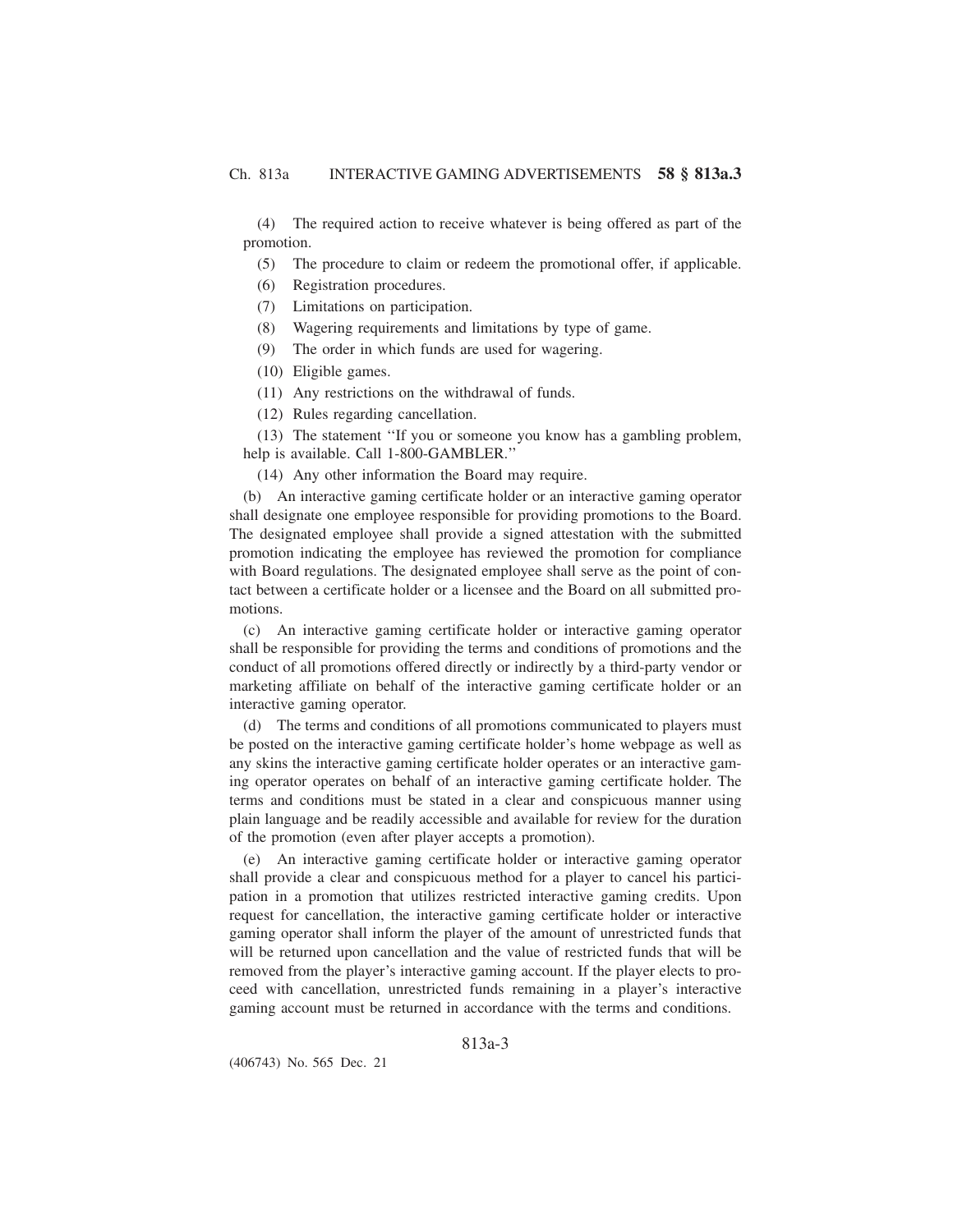(f) An interactive gaming certificate holder or interactive gaming operator may not, once a player has met the terms of a promotion, cap or limit winnings earned while participating in the promotion.

(g) An interactive gaming certificate holder or an interactive gaming operator may be required to discontinue, as expeditiously as possible, the use of a particular promotion upon receipt of written notice from the Board that the Board has determined that the use of the particular promotion in, or with respect to, this Commonwealth could adversely impact the public or the integrity of gaming.

(h) An interactive gaming certificate holder or interactive gaming operator may not offer or conduct a promotion which violates any Federal, State or local law.

(i) An interactive gaming certificate holder or an interactive gaming operator shall develop and submit to the Board, as part of the submission required as part of the certificate holder's or licensee's internal controls, procedures governing the conduct of all promotions to be offered by an interactive gaming certificate holder or interactive gaming operator.

### **Cross References**

This section cited in 58 Pa. Code § 1409a.2 (relating to sports wagering contests, tournaments, pools or other organized events).

## **§ 813a.4. Interactive gaming tournaments.**

(a) An organized event that permits a player to purchase or be awarded the opportunity to engage in competitive play against other players (that is, a tournament) may be permitted providing all of the following:

(1) Prior to conducting an interactive gaming tournament, an interactive gaming certificate holder or an interactive gaming operator shall file for approval of the terms and conditions of each interactive gaming tournament type with the Bureau of Gaming Operations as part of the certificate holder's or licensee's internal controls. The terms and conditions shall be followed and include, at a minimum, all of the following:

(i) Game type (for example, Hold 'Em Poker).

(ii) Rules concerning tournament play and participation.

(iii) All conditions registered players shall meet to qualify for entry into, and advancement through, the tournament.

(iv) Any conditions concerning late arrivals or complete tournament no-shows and how auto-blind posting or initial entry purchase, or both, is handled.

(v) Funding source amounts comprising the prize pool (for example, buy-ins, re-buys or add-ons).

(vi) Prize structure on payout.

(vii) Methodology for determining win.

(viii) Any other information as the Board may require.

(2) While enabled for tournament play, a game may not accept real money from any source, nor pay out real money in any way, and must utilize tournament specific credits, points or chips which do not have cash value.

## 813a-4

(406744) No. 565 Dec. 21

*2021 Commonwealth of Pennsylvania*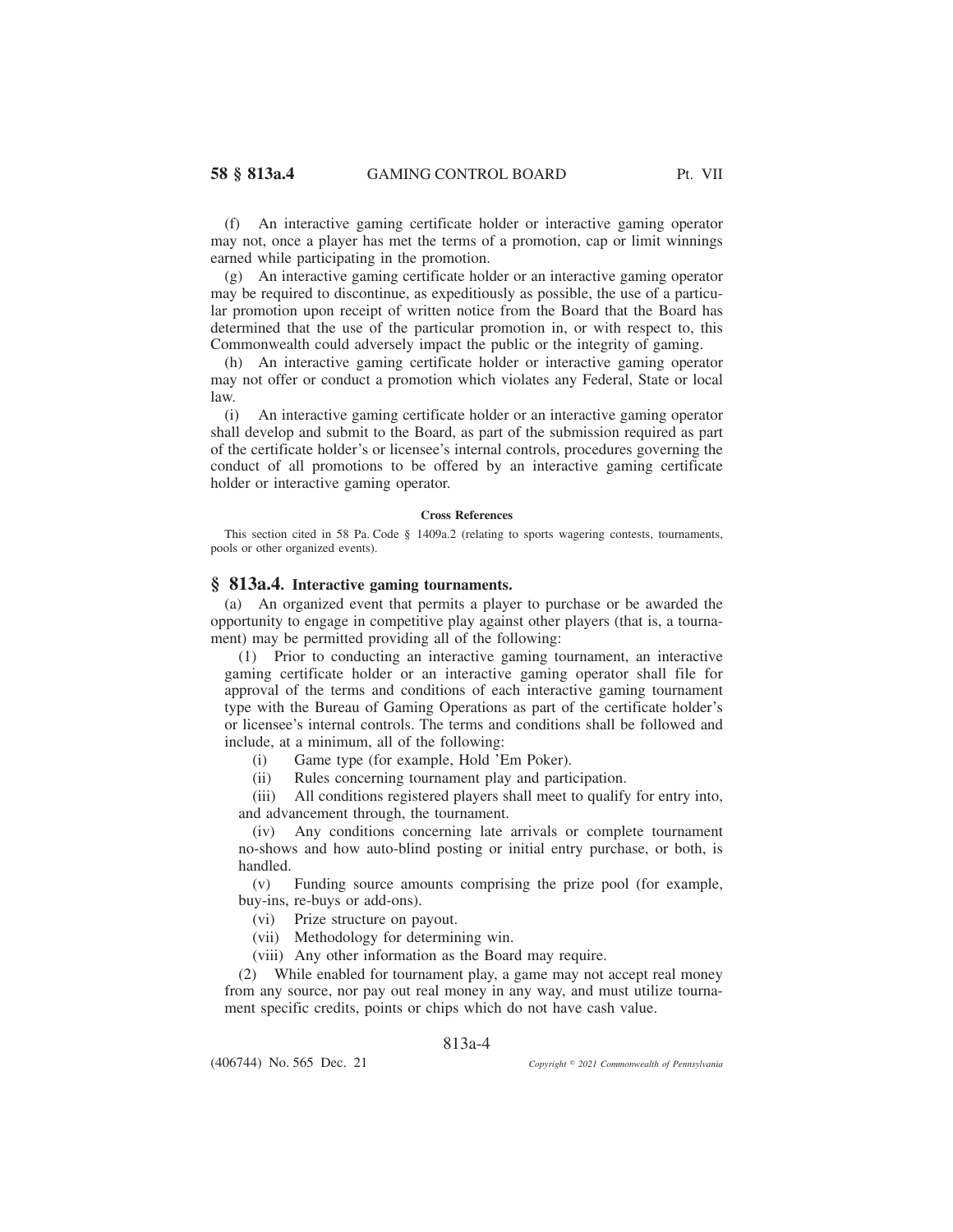(b) The terms and conditions of all interactive gaming tournaments communicated to players shall be posted on the interactive gaming web site and stated in a clear and conspicuous manner using plain language. The terms and conditions of each interactive gaming tournament must be readily accessible and remain available for review by the player until the interactive gaming tournament is complete.

(c) An interactive gaming certificate holder or an interactive gaming operator may be required to discontinue, as expeditiously as possible, an interactive gaming tournament upon receipt of written notice from the Board's Executive Director that the Board's Executive Director has determined that the conduct of an interactive gaming tournament could adversely impact the public or the integrity of gaming.

(d) An interactive gaming certificate holder or an interactive gaming operator shall submit a notice of intent to conduct an interactive gaming tournament at least 5 business days prior to the start of the tournament. The notice shall be submitted electronically to the Bureau of Gaming Operations using the Internal Controls and Table Games Submission Form, which is posted on the Board's web site, and must include all of the following:

- (1) The type of game to be played.
- (2) The dates and times the tournament will be conducted.
- (3) Participation eligibility requirements including all of the following:
	- (i) Who is eligible to participate.
	- (ii) The minimum and maximum number of participants.
	- (iii) Entry fees charged.
- (4) The monetary amount or description of the prizes to be awarded.
- (5) Any other information as the Board may require.

(e) Submission of a proposed schedule may not require the interactive gaming certificate holder or interactive gaming operator to conduct all tournaments in the schedule.

(f) An interactive gaming certificate holder or interactive gaming operator may seek to amend or modify the schedule at any time by filing a written request with the Board's Executive Director.

(g) An interactive gaming certificate holder or interactive gaming operator shall maintain records related to the conduct of interactive gaming tournaments in accordance with §  $465a.6(c)$  (relating to retention, storage and destruction of books, records and documents). These records shall be made available to Board staff and the Department upon request and must include all of the following:

(1) A full accounting of gross interactive gaming revenue for each tournament including cash received as entry fees and the total of cash or cash equivalents paid out to registered players.

(2) The names and addresses of all prize winners and the prize each winner was awarded.

# 813a-5

(405863) No. 564 Nov. 21